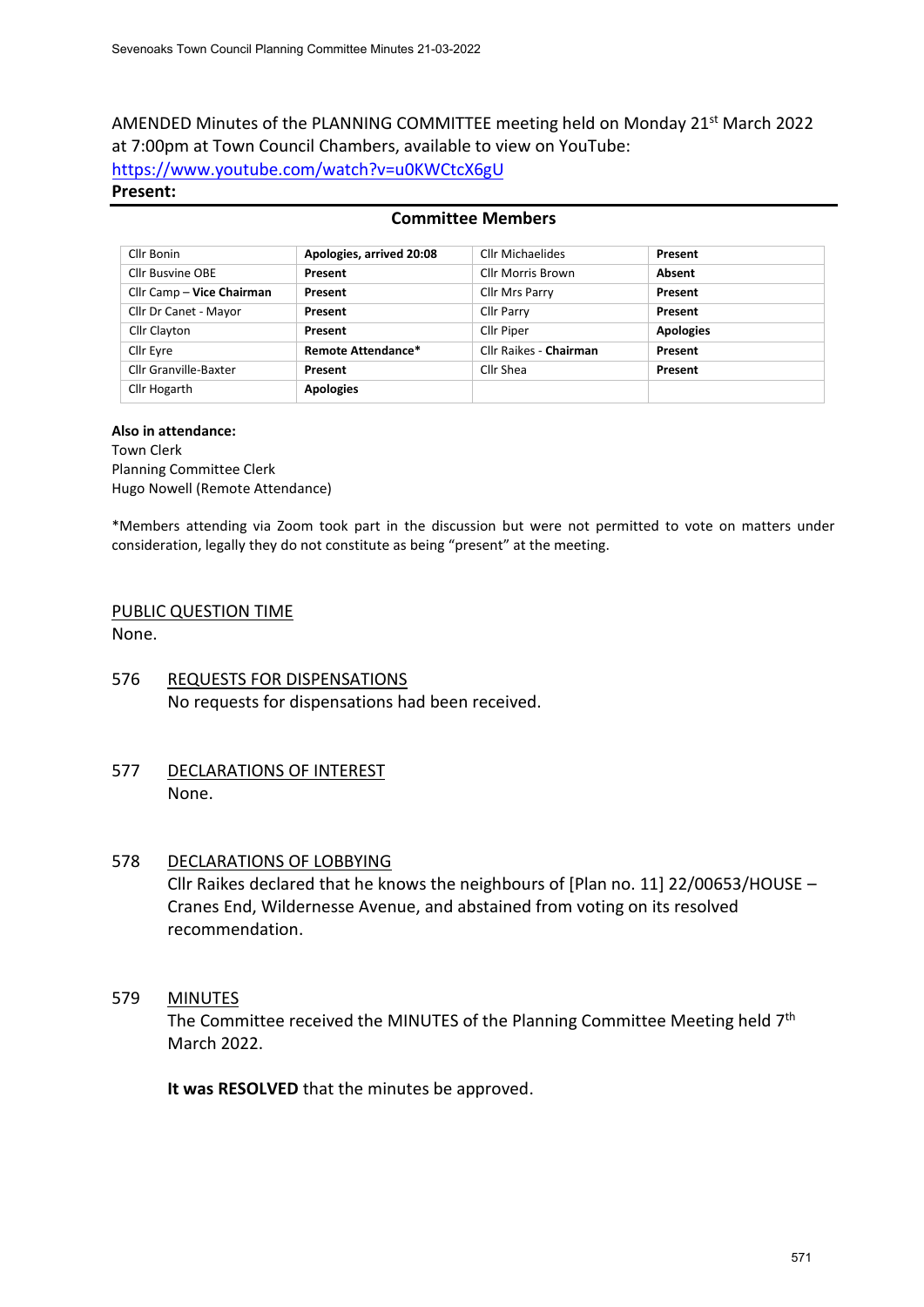### 580 COVID-19: PLANNING COMMITTEE ARRANGEMENTS

- a) It was noted that meetings had commenced face-to-face following the lifting of public health restrictions on 19<sup>th</sup> January 2022, to be live streamed on Youtube.
- b) It was noted that all arrangements were subject to review.

## 581 APPEALS

Councillors received notice of the submission of the following appeal:

## • **APP/G2245/D/22/3293448: 21/03380/HOUSE – 3 Oakdene Road**

## 582 NEIGHBOURHOOD DEVELOPMENT PLAN: FINAL STRATEGIC ENVIRONMENTAL ASSESSMENT REPORT PRODUCED BY AECOM

a) Councillors received a copy of the final SEA Report as produced and received from AECOM on the morning of Monday 21<sup>st</sup> March 2022.

b) The Committee received a presentation from Sevenoaks Town Council's NDP consultant, Hugo Nowell of Urban Initiatives Studio on the Strategic Environmental Assessment, including a summary of the key points in the Final Report.

c) It was **RESOLVED** that the item be deferred for the following Planning Committee on 4<sup>th</sup> April 2022, in order to allow sufficient time for members to consider and approve the full SEA report.

d) A second NDP Steering Committee would be held at 6pm on 4<sup>th</sup> April 2022, prior to the Planning Committee.

## 583 DRAFT STC DOCUMENT DETAILING POLICIES RELATING TO PLANNING APPLICATION RECOMMENDATIONS

a) The Committee discussed the membership of the Working Party that had previously been allocated the task of drafting a policy document detailing the Planning Committee's stances on particular planning matters.

b) It was **RESOLVED** that Cllr Piper's place in the Working Party be replaced by Cllr Raikes. The full Working Party to therefore consist of Cllr Clayton, Cllr Hogarth, Cllr Raikes, Cllr Shea.

## 584 STC'S PUBLIC CONSULTATION: SPEED INDICATOR DEVICES (SIDS)

a) The Planning Committee received a summary of public responses received on Sevenoaks Town Council's Public Consultation on its three duo-directional proposed locations for a SID.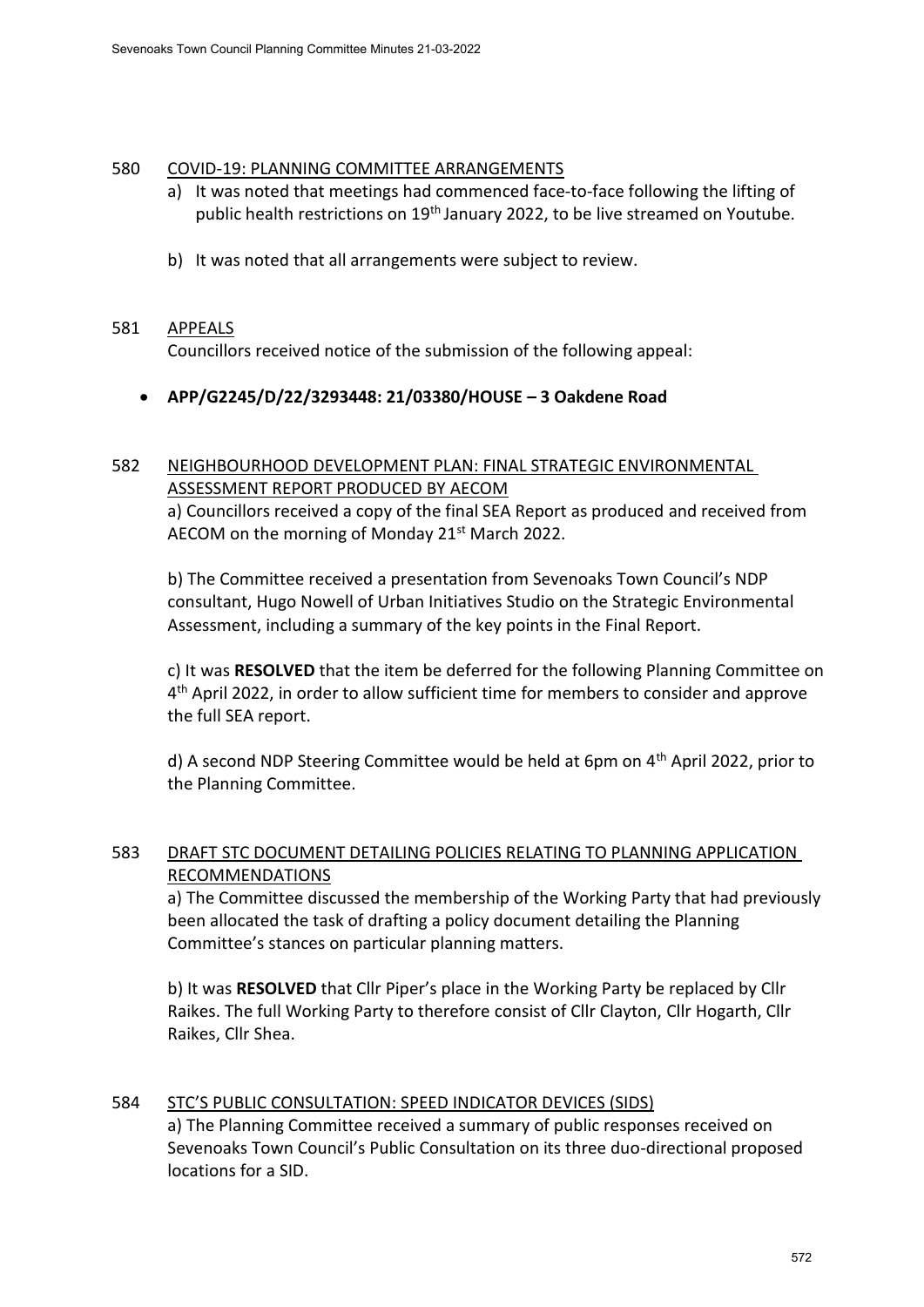b) Councillors noted that the majority of public responses had been positive, and recommended that negative or querying comments be responded to generally, following the close of Public Consultation. Councillors also questioned why locations such as the Bradbourne Vale Road site couldn't utilise the existing poles instead of erecting an additional pole.

c) It was **RESOLVED** that the Planning Committee Clerk clarify with KCC as to why new posts must be erected, as opposed to utilising existing posts for the installation of the SIDs.

585 SDC CONSULTATION ON THE DRAFT THEMES OF THE HOUSING STRATEGY 2022-2027 a) Councillors received and discussed Cllr Dr Canet's response to the above consultation.

b) It was **RESOLVED** that the item be deferred to the next Planning Committee on 4<sup>th</sup> April 2022 in order to allow further comments from Councillors in order to expand on Cllr Dr Canet's response.

586 SDC CONSULTATION ON DRAFT HOUSING REGISTER ALLOCATIONS SCHEME a) Councillors received and discussed Cllr Dr Canet's and Cllr Bonin's responses to the above consultation.

b) Cllr Clayton and Cllr Dr Canet both spoke against the proposed requirement for residence within Sevenoaks within the last three years in order to qualify for social housing. They argued that this alienates students returning home following their studies.

c) Cllr Busvine, Cllr Eyre and Cllr Parry spoke in support of the aforementioned requirement, arguing that returning students have a lesser need for social housing than existing residents.

d) It was **RESOLVED** that Sevenoaks Town Council refrain from submitting comment due to polarising opinions, and that Councillors respond independently instead. This to be completed via the below link, before the close of consultation on 18th April 2022. <https://www.sevenoaks.gov.uk/socialhousingsurvey>

### 587 SDC CONSULTATION ON DRAFT AIR QUALITY ACTION PLAN

a) Councillors received and discussed Cllr Clayton's response to the above consultation.

b) It was **RESOLVED** that the following be submitted to the District Council: The United Kingdom's national limits for nitrogen dioxide and particulate matter are set at four times the level of the World Health Organisation guidelines, and the principal source of these are traffic emissions, with wood-burning stoves also being a major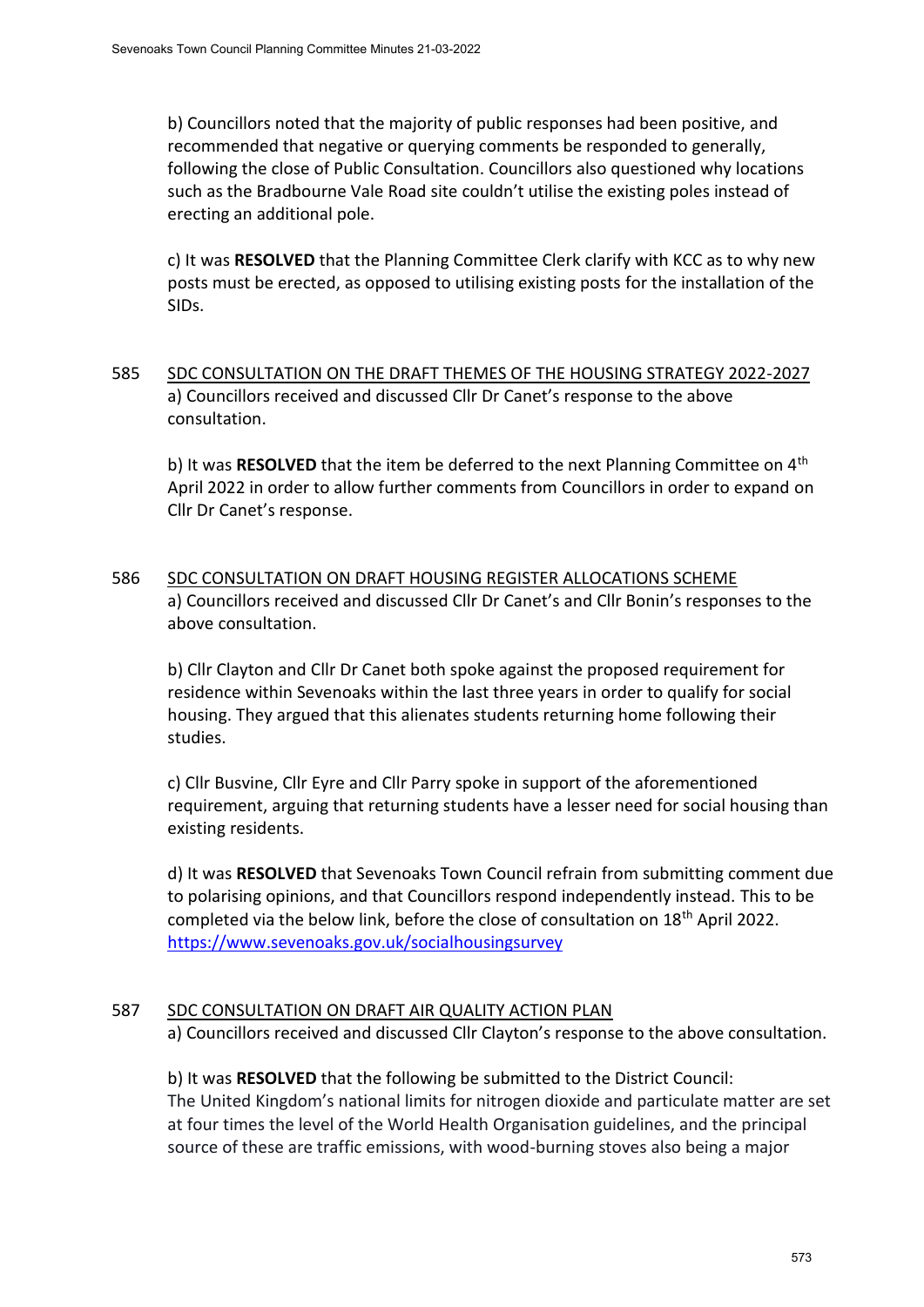contributing factor in some areas.

For the first time in December 2020, air pollution exposure was listed as a cause of death in the tragic death of Ella Adoo-Kissi-Debrah, and in a report to prevent future deaths published in April 2021 the coroner recommended a reduction in national limits for particulate matter.

Sevenoaks Town Council would like to see Sevenoaks District Council and Kent County Council install more pollution sensors near major roads and at every urban school within 400 metres of an A road. STC would also like to see both Councils publicise local air quality issues including publishing live pollution levels from their pollution sensors, stating specific levels of pollutants using globally recognised units of measurement. It is also important that SDC and KCC take into account likely differential air pollution changes in different roads when designing traffic schemes, and assessing significant developments, so that routes to major developments are evaluated if additional traffic is likely to be generated (this was not done for some of our town centre car parks). Most important of all is that steps to reduce vehicle traffic, especially HGVs, are pursued in the busy roads where air quality measures are close to or above WHO safe levels.

#### 588 LETTER TO KCC REGARDING CLEARING OF PAVEMENTS WHERE HEDGES IMPINGE THEM, ESPECIALLY BY SCHOOLS

a) The Committee received Cllr Clayton and Cllr Raikes' proposal for a letter to be drafted to KCC, requesting that pavements be cleared of intruding hedging with an emphasis of this to be completed near to schools.

b) It was **RESOLVED** that the Planning Committee Clerk draft a letter to KCC with the following details to be included:

i) Request for hedges to be cut back where they impinge on pavements

ii) To request that pavements near schools be prioritised

iii) To clarify that this request is for "whenever appropriate" to avoid disrupting wildlife during nesting season.

## 589 SEVENOAKS DISTRICT COUNCIL: UPDATE ON PROPOSED CYCLE ROUTES IN THE ACTIVE TRAVEL FUND BID

The Planning Committee received an update from SDC on its three proposed cycle routes submitted for KCC's consideration. It was **RESOLVED** that the update be noted.

## 590 SEVENOAKS DISTRICT COUNCIL – LOCAL CYCLING AND WALKING INFRASTRUCTURE PLAN

a) The Committee received notification that Sevenoaks District Council has appointed a consultant to carry out a Local Cycling and Walking Infrastructure Plan (LCWIP) for the Sevenoaks Urban Area.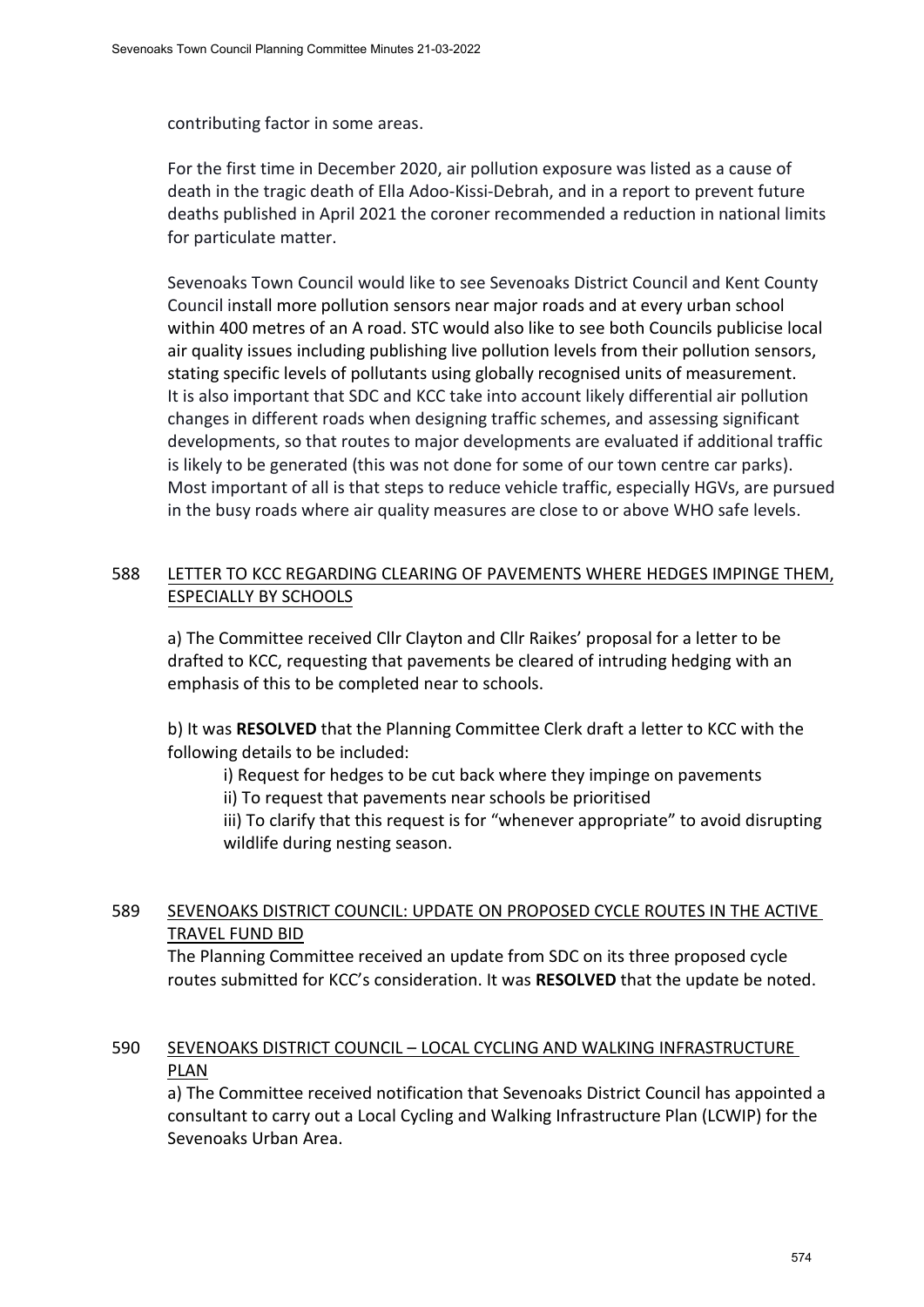b) It was noted that Sevenoaks Town Council will be involved early on in the stakeholder process, and the Committee discussed other potential groups that may be interested in being involved.

c) It was **RESOLVED** that the following local groups be contacted with Sevenoaks District Council's contact details, should they be interested in participating in upcoming engagement sessions:

- Local Residents Associations
- Community Rail Partnership
- Sevenoaks Town Team
- Sevenoaks Schools
- Senior Action Group

### 591 PLANNING APPLICATIONS

- (a) No members of the public registered to speak on individual applications.
- (b) The Committee considered planning applications received during the two weeks ending 14th March 2022. **It was RESOLVED** that the comments listed on the attached schedule be forwarded to Sevenoaks District Council.
- 592 PRESS RELEASES None.

There being no further business the Chairman closed the meeting at 20:30.

Signed ………………………………………………. Dated .…………………………………… Chairman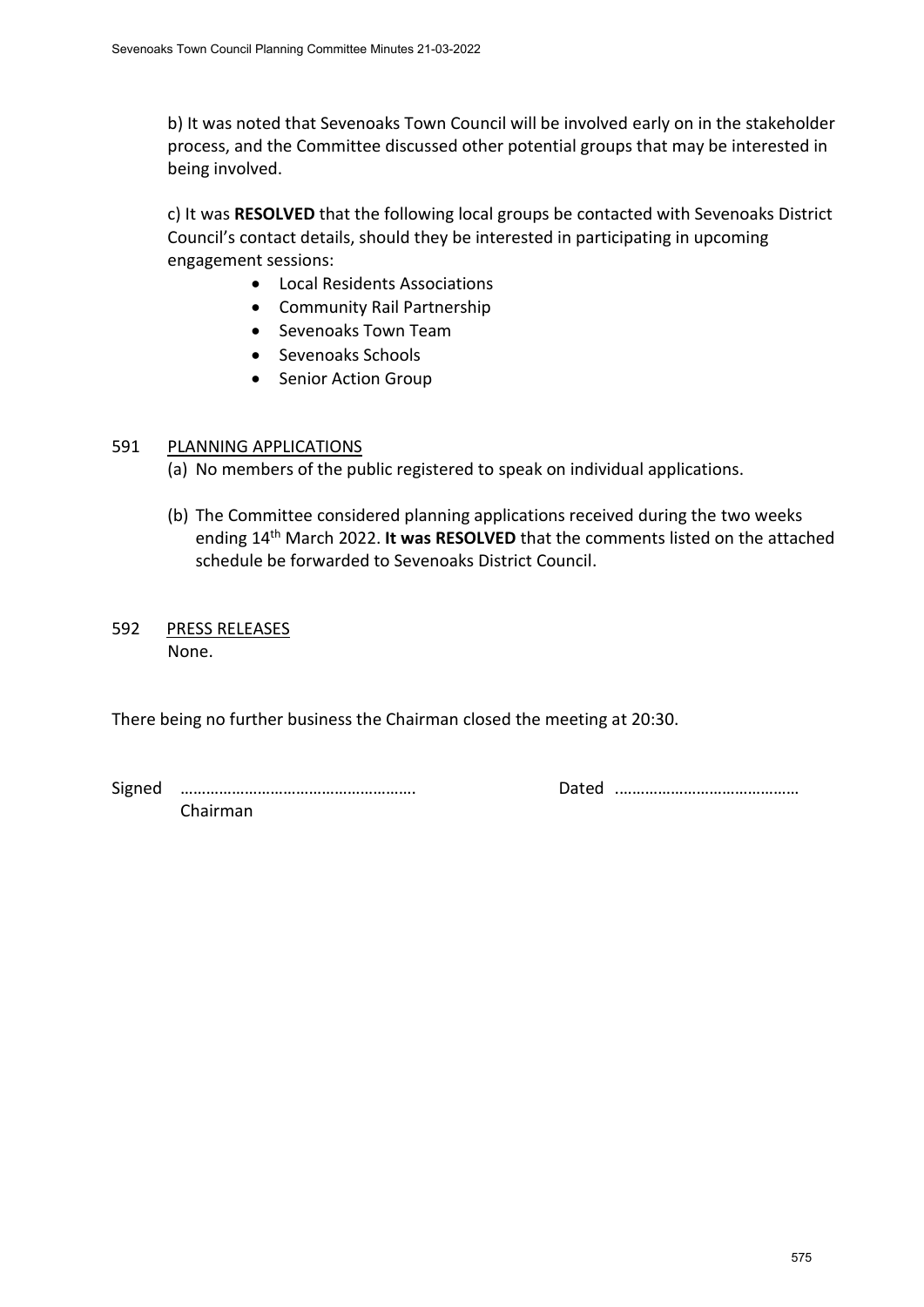[Page deliberately left blank]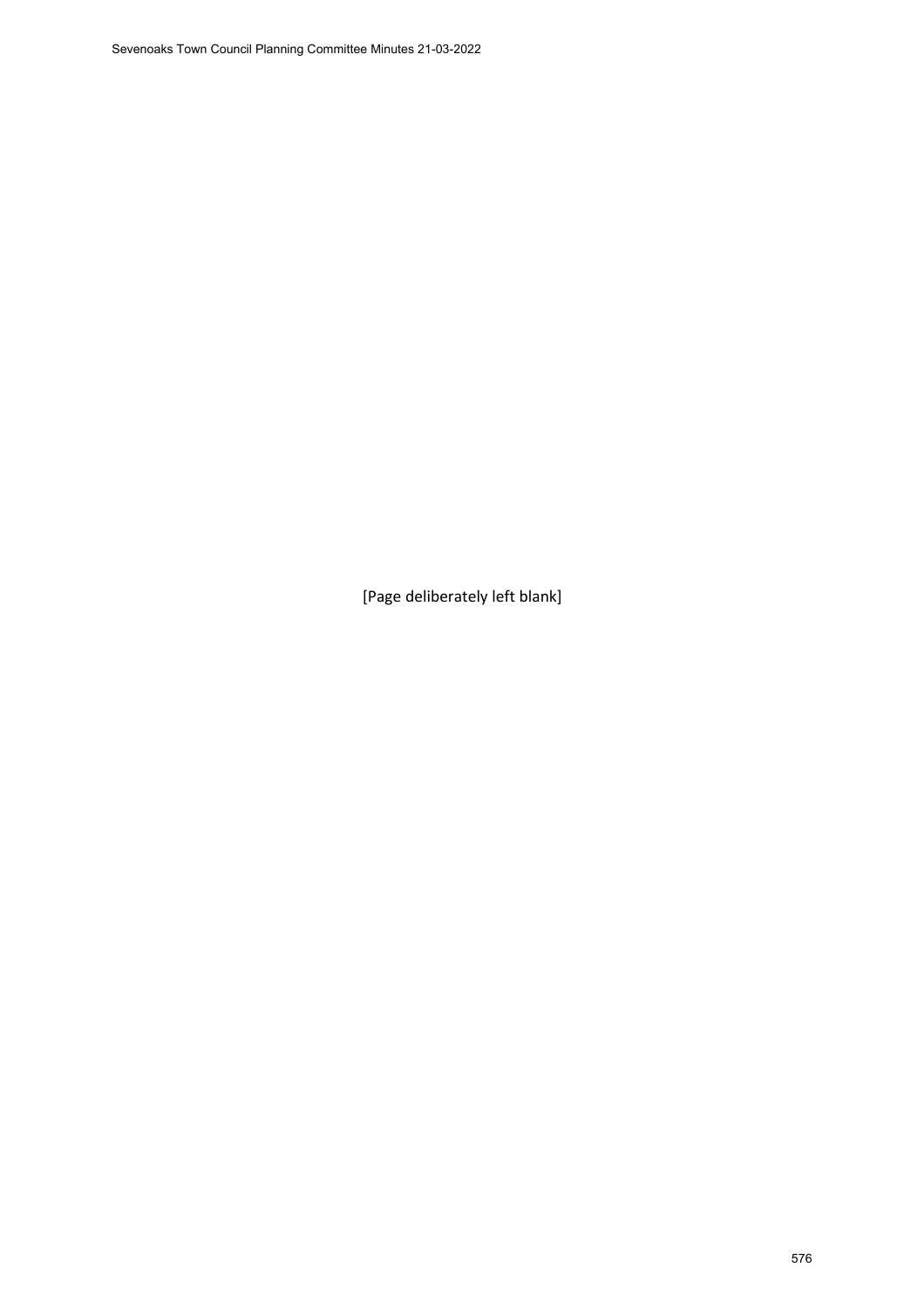Applications considered on 21-3-22

|           | Plan Number                       | <b>Planning officer</b> | <b>Town Councillor</b> | Agent                   |
|-----------|-----------------------------------|-------------------------|------------------------|-------------------------|
|           | 21/04179/FUL                      | Anna Horn 28/03/2022    | Cllr Bonin             | Mr Jorge Conde Valverde |
| Applicant |                                   | House Name              | Road                   | Locality                |
|           | <b>XPS Self Invested Pensions</b> | <b>Barclays</b>         | 80 High Street         | Town                    |
| Town      |                                   | County                  | Post Code              | Application date        |
|           |                                   |                         |                        | 09/03/22                |

#### **21/04179/FUL - Amended plan**

**Partial conversion of commercial building (use class E(c)(i)) to provide 6no self contained flats and 1no commercial unit (use class E) including extension and internal works.**

**A summary of the main changes are set out below:** 

**An amended scheme has been submitted by the applicant following the comments from the Conservation Officer. The amended scheme includes changes to the roof design, the materials and the height and bulk of the rear extension.**

#### *Comment*

**Sevenoaks Town Council recommended refusal, unless:**

**- The Conservation Officer is satisfied that their concerns regarding height, bulk, roof design and materials have been adequately addressed.**

**- The Planning Officer is satisfied that their concerns of the previous application 21/01757/FUL, regarding mass, size, bulk, light, outlook and privacy have been adequately addressed.**

**- The Planning Officer is satisfied that the use of a large section of the historic ground floor frontage of the High Street for residential access and stairs preserves or enhances the character, appearance or significants of the Conservation Area.**

| 2                                                                                            | Plan Number    | <b>Planning officer</b>    | <b>Town Councillor</b>  | Agent            |
|----------------------------------------------------------------------------------------------|----------------|----------------------------|-------------------------|------------------|
|                                                                                              | 22/00326/HOUSE | Stephanie Payne 28/03/2022 | <b>CIIr Michaelides</b> | N/A              |
| Applicant                                                                                    |                | House Name                 | Road                    | Locality         |
| Mr M White                                                                                   |                |                            | 21 Argyle Road          | Town             |
| Town                                                                                         |                | County                     | Post Code               | Application date |
|                                                                                              |                |                            |                         | 07/03/22         |
| Alterations to fenestration. Re-rendering of rear elevations, as per existing. Repointing of |                |                            |                         |                  |

**frront and side brikc elevations with traditional lime mortar to match original.**

#### *Comment*

**Sevenoaks Town Council recommended approval, subject to the Conservation Officer being satisfied with the materials and designs.**

| 3                                                                                             | Plan Number    | <b>Planning officer</b>    | <b>Town Councillor</b>   | Agent                                         |
|-----------------------------------------------------------------------------------------------|----------------|----------------------------|--------------------------|-----------------------------------------------|
|                                                                                               | 22/00467/HOUSE | Stephanie Payne 28/03/2022 | <b>Cllr Morris Brown</b> | Coleman Anderson Archit<br>$-$ 04000 $F27404$ |
| Applicant                                                                                     |                | House Name                 | Road                     | Locality                                      |
|                                                                                               | Mr P Duckworth |                            | 2 Hillside Road          | Eastern                                       |
| Town                                                                                          |                | County                     | Post Code                | Application date                              |
|                                                                                               |                |                            |                          | 07/03/22                                      |
| Single storey rear extension with rooflight. Conversion of existing garage, raising height of |                |                            |                          |                                               |

**rear patio and alterations to fenestration.**

### *Comment*

**Recommended from the Chair:** 

**Sevenoaks Town Council recommended approval.**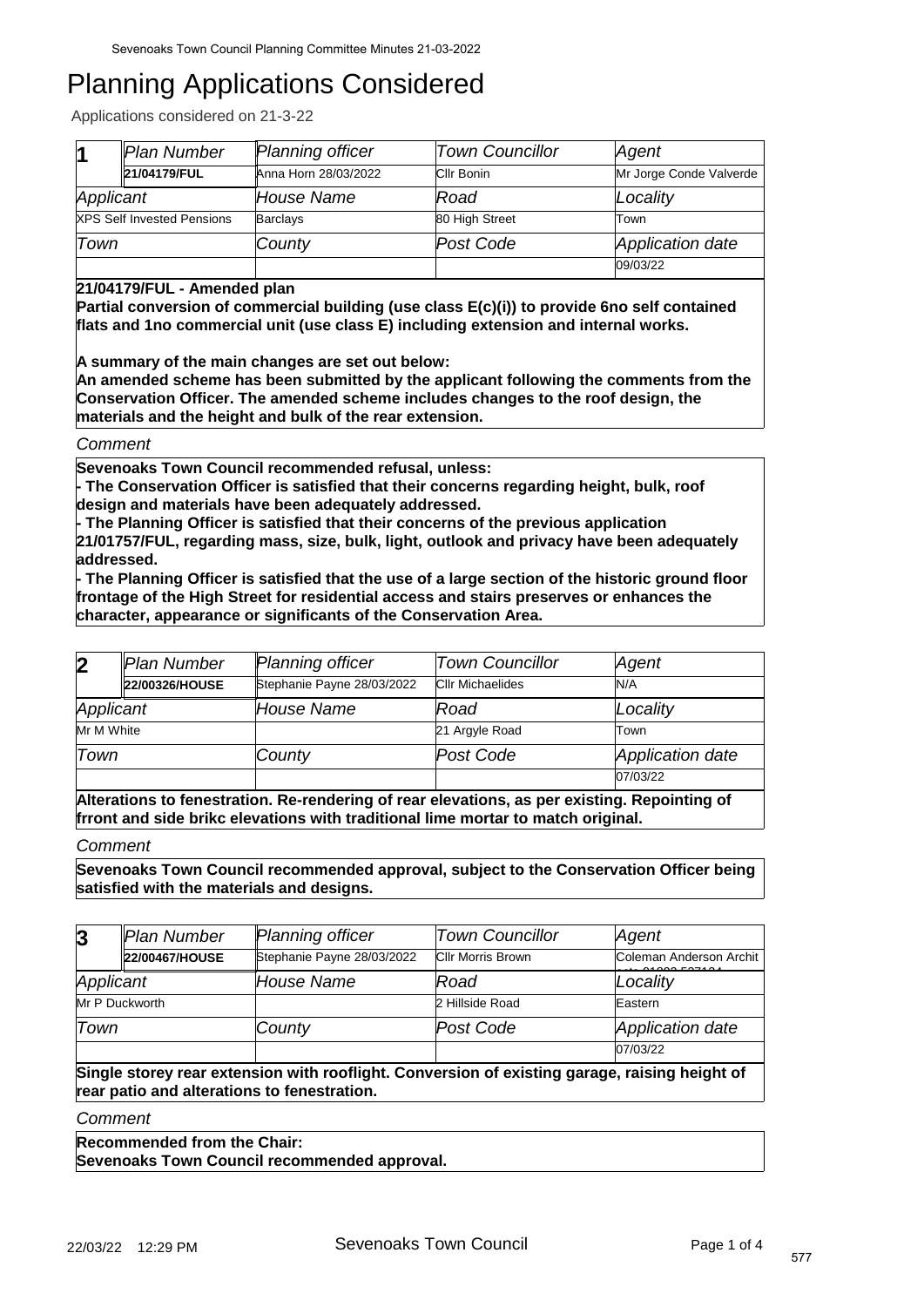Applications considered on 21-3-22

| $\overline{\mathbf{4}}$                     | Plan Number  | <b>Planning officer</b> | <b>Town Councillor</b> | Agent                                  |  |
|---------------------------------------------|--------------|-------------------------|------------------------|----------------------------------------|--|
|                                             | 22/00504/MMA | Anna Horn 22/03/2022    | <b>Cllr Parry</b>      | Mr David Dennis 01732 2<br>$\sqrt{10}$ |  |
| Applicant                                   |              | House Name              | Road                   | Locality                               |  |
| C/O Agent                                   |              | Ashdown                 | 17 Kippington Road     | Kippington                             |  |
| Town                                        |              | County                  | Post Code              | Application date                       |  |
|                                             |              |                         |                        | 01/03/22                               |  |
| Minor material amendment to 21/00309/HOUSE. |              |                         |                        |                                        |  |

*Comment*

**Sevenoaks Town Council recommended approval.**

| $\overline{\mathbf{5}}$                                                           | Plan Number                  | Planning officer          | <b>Town Councillor</b> | Agent                                           |  |
|-----------------------------------------------------------------------------------|------------------------------|---------------------------|------------------------|-------------------------------------------------|--|
|                                                                                   | 22/00525/FUL                 | Ashley Bidwell 31/03/2022 | <b>CIIr Raikes</b>     | Mr Richard Thomas 0783<br>$F \wedge C \wedge F$ |  |
| Applicant                                                                         |                              | House Name                | Road                   | Locality                                        |  |
|                                                                                   | Athill Court Freeholders Ltd | <b>Athill Court</b>       | <b>St Johns Road</b>   | St Johns                                        |  |
| Town                                                                              |                              | County                    | Post Code              | Application date                                |  |
|                                                                                   |                              |                           |                        | 10/03/22                                        |  |
| Replacement entrance doors and window frames to communal staircase enclosures. To |                              |                           |                        |                                                 |  |

**replace roof tiles to all roof slopes.**

*Comment*

**Sevenoaks Town Council recommended approval.**

| 6             | Plan Number    | <b>Planning officer</b>  | <b>Town Councillor</b> | Agent            |
|---------------|----------------|--------------------------|------------------------|------------------|
|               | 22/00533/HOUSE | Anna Horn 23/03/2022     | <b>CIIr Busvine</b>    | N/A              |
| Applicant     |                | House Name               | Road                   | Locality         |
| Miss M Wright |                | <b>St Botolphs Lodge</b> | The Vine               | Town             |
| Town          |                | County                   | Post Code              | Application date |
|               |                |                          |                        | 02/03/22         |

**Demolition of garage and replacement with oak framed garage and home gym.**

*Comment*

**Sevenoaks Town Council recommended approval, subject to:**

**- The Conservation Officer being satisfied as to the materials and design**

**- The Aboricultural Officer being satisfied that an appropriate Tree Protection Plan is in** 

**place and that any damage to the adjacent trees will not be significant.**

578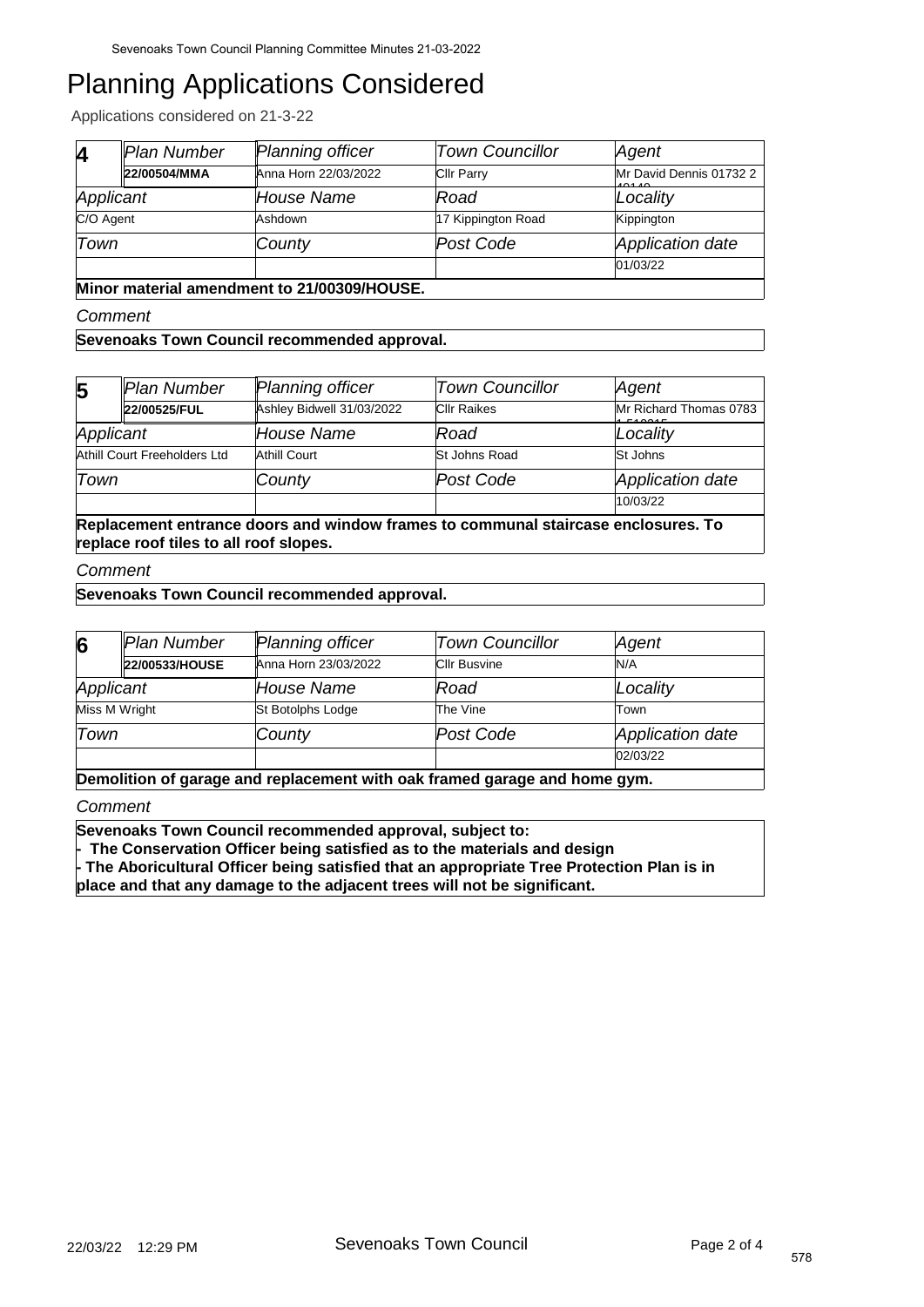Applications considered on 21-3-22

|           | Plan Number     | <b>Planning officer</b> | <b>Town Councillor</b> | Agent                                    |
|-----------|-----------------|-------------------------|------------------------|------------------------------------------|
|           | 22/00538/HOUSE  | Ronald Tong 23/03/2022  | Cllr Clayton           | Mr David Dennis 01732 2<br>$\sqrt{2410}$ |
| Applicant |                 | House Name              | Road                   | Locality                                 |
|           | Mr & Mrs Kassem |                         | 43 Sandy Lane          | Eastern                                  |
| Town      |                 | County                  | Post Code              | Application date                         |
|           |                 |                         |                        | 02/03/22                                 |

**Proposed demolish porch at side, proposed ground floor side extension with rooflights.**

### *Comment*

**Sevenoaks Town Council recommended refusal on the grounds that the Conservation Officer considers that an extension of this width would cause harm to the Conservation area.** 

### **Informative:**

**The Town Council has no objection to the principle of a rear extension within the limits suggested by the Conservation Officer.**

| $\bf{8}$  | Plan Number                                                                        | <b>Planning officer</b>    | <b>Town Councillor</b> | Agent                              |  |  |
|-----------|------------------------------------------------------------------------------------|----------------------------|------------------------|------------------------------------|--|--|
|           | 22/00561/HOUSE                                                                     | Stephanie Payne 25/03/2022 | <b>CIIr Raikes</b>     | Offset Architects 01732 7<br>50000 |  |  |
| Applicant |                                                                                    | House Name                 | Road                   | Locality                           |  |  |
|           | Mr & Mrs McLean                                                                    |                            | 1 Mount Harry Road     | St Johns                           |  |  |
| Town      |                                                                                    | County                     | Post Code              | Application date                   |  |  |
|           |                                                                                    |                            |                        | 04/03/22                           |  |  |
|           | Form new Catslide roof with parapet and rooflights to create dressing room to main |                            |                        |                                    |  |  |
|           | <b>Bedroom</b>                                                                     |                            |                        |                                    |  |  |

*Comment*

### **Sevenoaks Town Council recommended approval.**

| $\boldsymbol{9}$ | Plan Number    | <b>Planning officer</b>                                                                  | <b>Town Councillor</b> | Agent                   |
|------------------|----------------|------------------------------------------------------------------------------------------|------------------------|-------------------------|
|                  | 22/00577/HOUSE | Samantha Simmons 28/03/202 Cllr Dr Canet                                                 |                        | Mr O Newell 02036 33135 |
| Applicant        |                | House Name                                                                               | Road                   | Locality                |
| Mr S Kohli       |                |                                                                                          | 10 Crawshay Close      | Northern                |
| Town             |                | County                                                                                   | Post Code              | Application date        |
|                  |                |                                                                                          |                        | 07/03/22                |
|                  |                | Demalition of existing geroes, Dranspod single starsy rear extension, double starsy side |                        |                         |

**Demolition of existing garage. Proposed single storey rear extension, double storey side and front extension with internal reconfiguration. Proposed single storey outbuilding and associated works.**

*Comment*

**Sevenoaks Town Council recommended approval.**